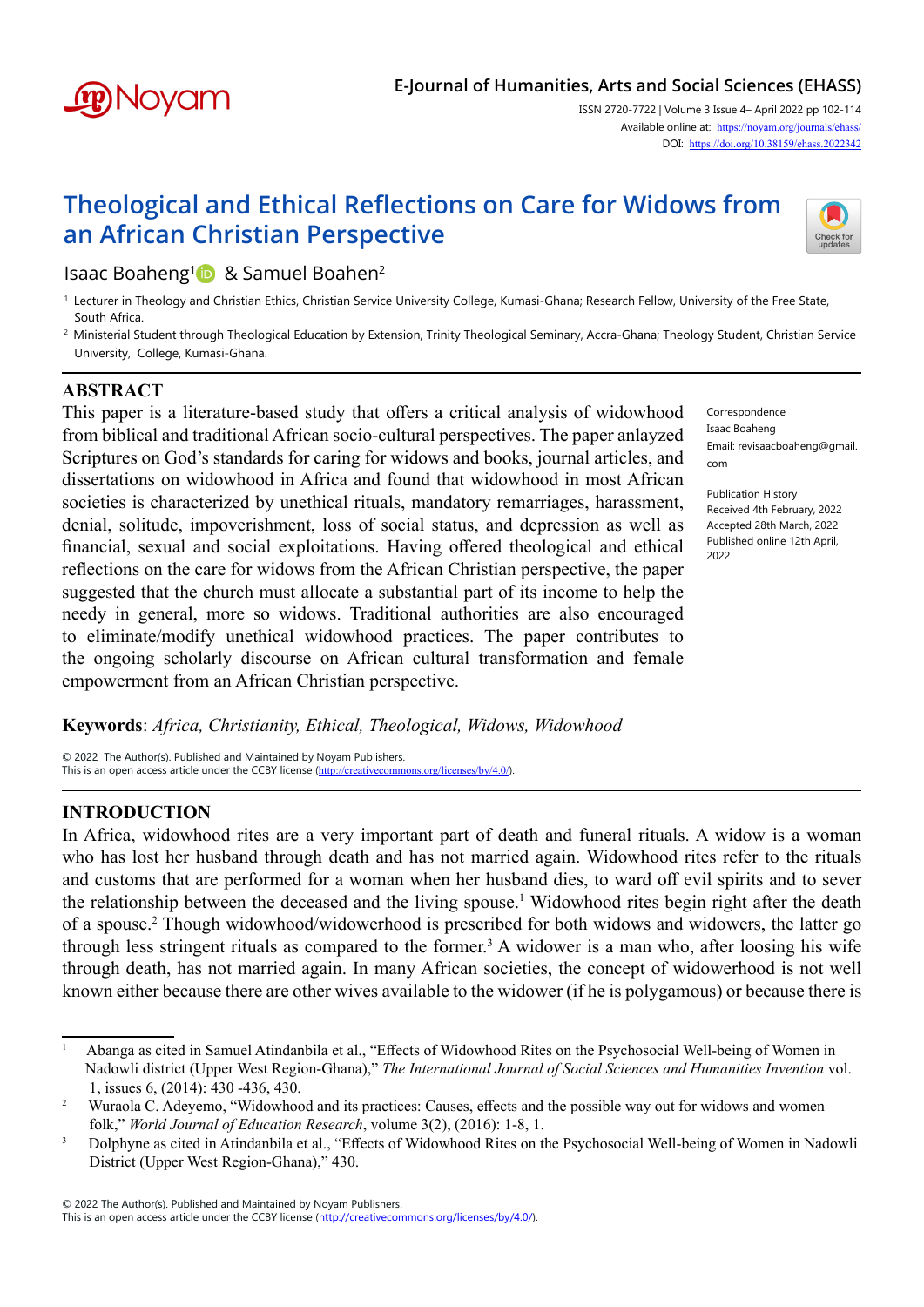an expectation that he will soon marry.<sup>4</sup> According to African traditions and practices, a widow who wishes to remarry after the death of her husband would have to wait for at least a year before being allowed to do so. However, African customs allows for a widower to marry only after six months.<sup>5</sup> One of the reasons for making the widow wait for not less than one year before marrying is that she may unkowningly be pregnant for the deceased husband; therefore, should she marry early after the demise of her husband, she might mistankenly "give" the pregnancy to the wrong man. After waiting for a year, and not showing any sign of pregnancy, everyone is now sure that she did not carry any baby for the deceased husband.

Widowhood rites have some positive consequences on women. G.I.K. Tasie asserts that "... primarily, widowhood rites in Africa were not intended to de-womanise African womanhood, or impoverish and oppress women; nor are they part of the so-called male chauvinism. Instead, by and large, widowhood rites are basically intended for the general well-being of the widow."6 The widowhood rites help the widow to sever her relationship with the late husband. For example, among the Akan of Ghana, the widow is made to shave her hair to signify that the *tire ade*ɛ or *tire nsa* (the money that the deceased husband paid on the day of their marriage for the "wife's hair") is no more there; therefore, the deceased husband has no right over the widow's hair when it starts growing again.<sup>7</sup> On the day of burial, the widow uses the hair in a ritual which not only severs her relationship with her deceased husband but also indicates to the ancestral world that her late husband was a responsible person who paid her bride price.

Also, a padlock with a black thread running through it is put around the widow's waist to hang directly over her "womanhood." This tradition seeks to convey to the widow that it was only her late husband who had unlimited access to her "private part" and so she should temporarily close it (now that the husband is no more alive).<sup>8</sup> This is meant to keep the widow sexually pure during the period of widowhood. In addition to keeping the widow sexually pure during her widowhood, the "private-part-locking ritual" serves to protect the widow any sexual interference from the spirit of her deceased husband.

Also, widowhood rites prepare widows to recover emotionally and strengthen them for the life ahead. For example, the financial support received from sympathizers may also provide resources for the widow after the period of widowhood. Widowhood is the time to learn many things in preparation for life beyond widowhood. The following quote by Fosua Comfort who is a widow explains this point: "I was taught a great lesson from the women caretakers who took care of me during the widowhood rites. …The rites performed on me during widowhood were enough to prepare me to be able to live an independent life. I may be so sad, lonely and broken, yet when I remember what they taught me I become much encouraged to move on."<sup>9</sup> Widows learn to adjust to normal life as they go through widowhood. Counselling is therefore very important during this period. Traditionally, people around the widow offer the needed counselling services. However, the church may also play an active role in the process.

Furthermore, widowhood rites also have therapeutic value in that it prevents "perpetual negativity in the widow, and rather let the deep sorrow have its place in its time."<sup>10</sup> More often than not, before the

<sup>4</sup> Flora Kessy, Iddy Mayumana and Yoswe Msongwe, *Widowhood and Vulnerability to HIV and AIDS-related Shocks: Exploring Resilience Avenu* Research Report 10(5) (Dar es Salaam: REPOA, 2010), 12. Retrieved from https://www.repoa. or.tz/wp-content/uploads/2020/07/10\_5%2030july%202010.pdf [Accessed on 23rd December, 2021].

<sup>5</sup> Lesiba Baloyi and Molebogeng Makobe-Rabothata, "The African Conception of Death: A Cultural Implication," In L. T. B. Jackson, D. Meiring, F. J. R. Van de Vijver, E. S. Idemoudia and W. K. Gabrenya Jr. (Eds.), *Toward sustainable development through nurturing diversity: Proceedings from the 21st International Congress of the International Association for Cross- Cultural Psychology* pp. 260-272 (Melbourne, FL: International Association for Cross-Cultural Psychology, 2014), 264.

<sup>6</sup> G. I. K. Tasie, "African Widowhood Rites: A Bane or Boom for African Women," *International Journal of Humanities and Social Science* 3(1), (2013): 155–162, 156.

<sup>7</sup> Isaac Boaheng and Ebenezer Asibu-Dadzie Jnr., *Essays in the Old Testament & African Life and Thought* (Accra: Noyam Publishers, 2020), 73.

<sup>8</sup> Emmanuel Asante, *Theology and Society in Context: A Theologist's Reflections of Selected Topics* (Accra: SonLife Press, 2014), 3.

<sup>9</sup> As cited in Boaheng and Asibu-Dadzie, *Essays in the Old Testament & African Life and Thought,* 74.

<sup>10</sup> Anna Spilling, *The role of the church in supporting people who are bereaved: A cross-cultural comparison between Norway and Kenya* (Master's Thesis: Norwegian School of Theology, 2011), 17. Spilling paraphrased Mwoye's idea which we have quoted above.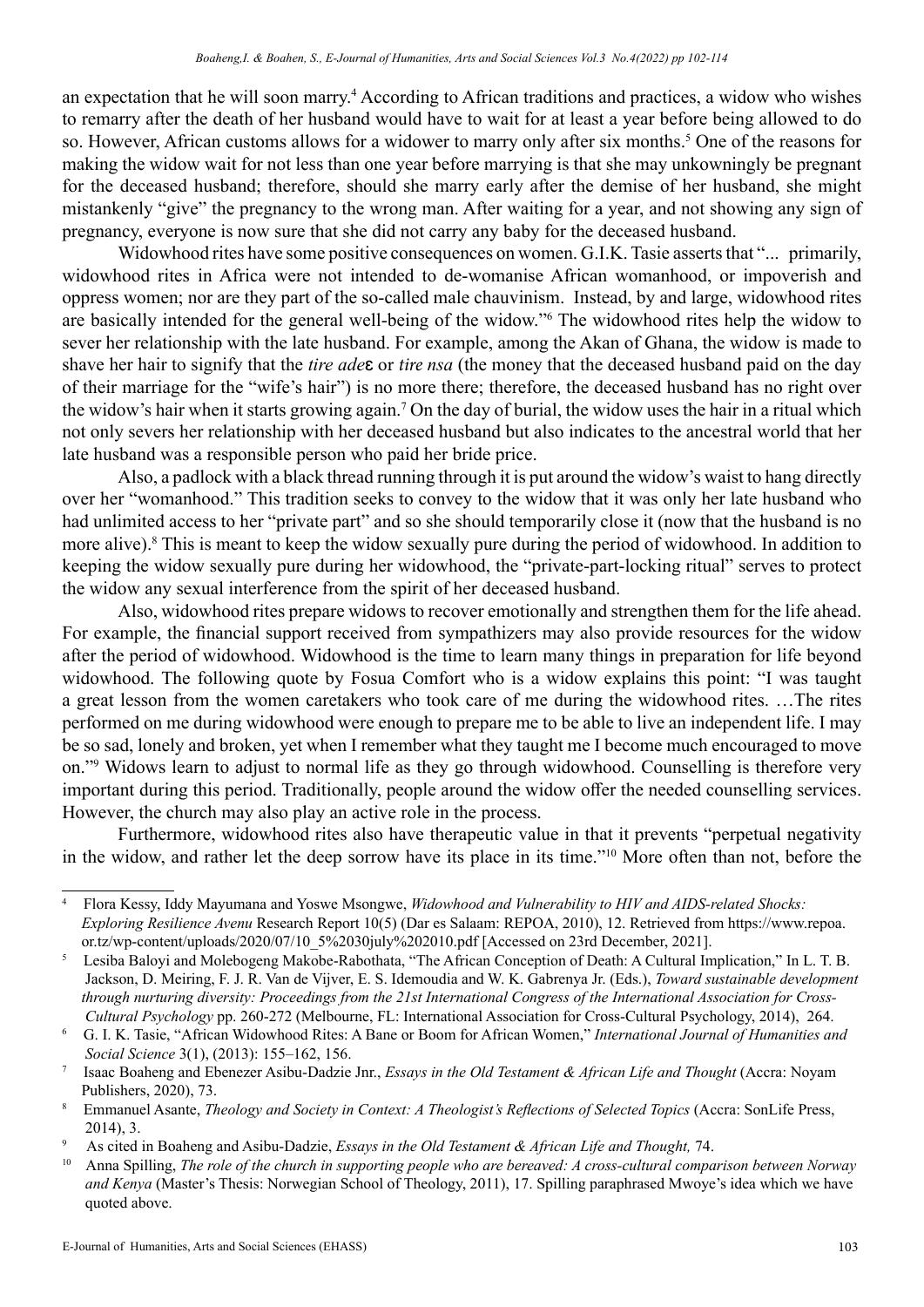period of widowhood ends, most widows recover from the shock they experienced due to the demise of their husbands. Also, widowhood cleanses the widow ritually and reunites her with the entire society, thus "healing" the widow from stigmatization. Among the Frafras of Ghana, for instance, the purification rite comprises shaving and ritual bathing meant to prepare the widow for re-integration into the life of the society.<sup>11</sup>

In spite of the potential benefits of widowhood rites, these rites sometimes lead to infringement on human rights. Yet, widows are compelled to religiously observe the rites; else they incur the wrath of the ancestors. Widows are among the people who need help from the society. Africans look up to religion to provide solutions to their life challenges. Since Christianity is the largest religion in Africa, it has the highest responsibility in providing solutions to the problems that widows face. Over the years, Christianity, the state and traditional institutions have made various efforts in addressing the challenges associated with widowhood; yet, this socio-cultural and religious problem still persists. The recent surge in cases pertaining to abuses of widows has prompted this study which critically examines widowhood from both the African and biblical contexts and then provides recommendations for the African Church.

#### **Challenges Associated with Widowhood in Africa**

Though widowhood rites differ from one society to another, there are some commonalities. E. Kotzé, L. Lishje and N. Rajuili-Masilo interviewed a number of widows and concluded that "[d]espite their different cultural affiliations, the women's experiences of mourning practices in their communities share a number of similarities."<sup>12</sup> Widowhood in most African societies is characterized by ordeals. Writing about Efik widows in the Cross River State in Nigeria, Rosemary N. Edet states, "As soon as a husband dies, the wife or wives are taken through a period of solitary confinement and hostility. Though the practice may not be out of bitterness, women suffer and are exposed to ranging health hazards that are heart-breaking in almost all cases."<sup>13</sup> In Ghana, Nigeria and many other sub-Saharan Africa societies, following the demise of a husband, the widow is accused of having contributed to or being single-handedly responsible for the passing on of her husband.

Traditionally, Africans have the belief that whatever happens physically has a spiritual antecedent; therefore, a person's death (for example) is usually considered as having a spiritual cause. There is the belief in the existence of a myriad of malevolent forces which hinder people's progress in life and also cause disasters in their lives. Africans are keenly aware that one can seek help from these malevolent forces to harm or kill another person. The reasons for which people will use supernatural forces to kill others include seeking wealth, fame, and power, among others. In the case of the widow, she is accused of killing her husband with the ulterior motive of having access to the deceased husband's properties. Consequently, widows are subjected to several forms of abuse which are inimical to modern civilization. Some are made to spend a couple of nights with the corpse; others are abused (physically, verbally or both) for allegedly killing their husbands. A widow may be coerced to sit on leaves or the bare floor half-naked for a couple of days.<sup>14</sup> An ant bite during this period is used as proof that she is responsible for the husband's death. Some are coerced to drink concoctions that are threatening to their health.<sup>15</sup> Widows in a couple of Yoruba communities (Nigeria) are expected to use broken pots in cooking while eating from broken plates for at

<sup>&</sup>lt;sup>11</sup> Boaheng and Asibu-Dadzie, *Essays in the Old Testament & African Life and Thought*, 78.

<sup>&</sup>lt;sup>12</sup> Elmarie Kotzé, Lishje Els and Ntsiki Rajuili-Masilo, "'Women ... mourn and men carry on': African women storying mourning practices–A South African example," *Death Studies* 36(8), (2012): 742–766, 744.Retrieved from http://dx.doi.org/10.1080/07481187.2011.604463. [Accessed on 4th December, 2021].

<sup>13</sup> Rosemary N. Edet, "Christianity and African Women's Rituals," *The Will to Arise: Women, Tradition, and the Church in Africa* edited by Mercy A. Oduyoye and Musimbi R. A. Kanyoro pp. 25-39 (Maryknoll, NY: Orbis, 2001), 31.

<sup>&</sup>lt;sup>14</sup> Widows and Oprhans Movement, "Issues of discrimination in widowhood in Ghana that require addressing in the context of the CEDAW," 1.Retrieved online from:https://tbinternet.ohchr.org/Treaties/CEDAW/Shared%20Documents/GHA/INT\_ CEDAW\_NGO\_GHA\_18596\_E.pdf [Accessed on 31st January, 2022].

<sup>&</sup>lt;sup>15</sup> Widows and Oprhans Movement, "Issues of discrimination in widowhood in Ghana that require addressing in the context of the CEDAW," 1.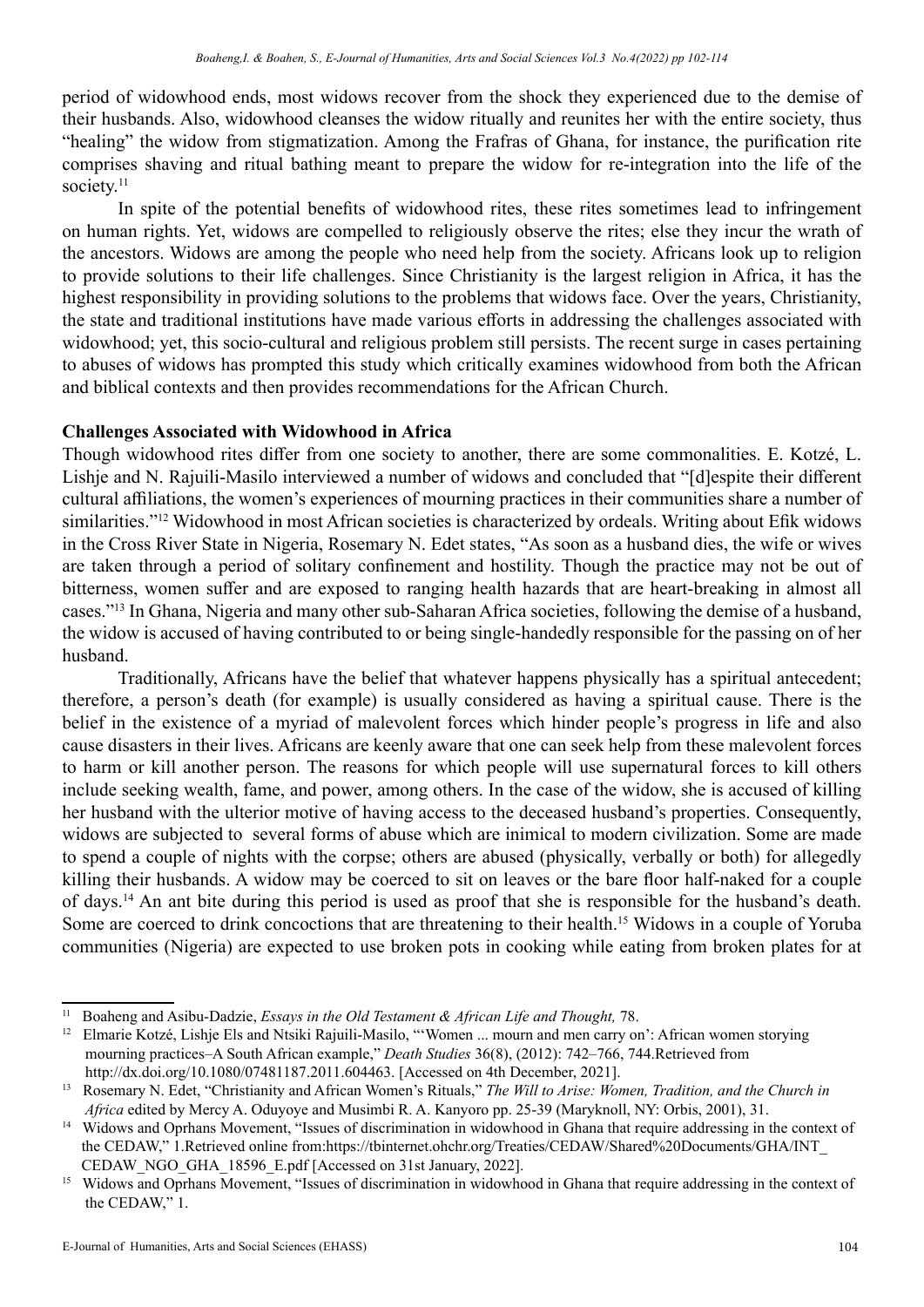least seven days before finally having their hair shaved to ritually sever the bond between them and their dead husbands.<sup>16</sup> Despite the advent of human rights advocates in contemporary times, it is pathetic and surprising to observe that these inhumane treatments still do exist in a good number of African societies.

Widows also go through social exclusion. Africans have a communal sense of life and so people find it difficult to live in isolation. One's existence is inextricably tied to the existence of others. People live in compound houses to enjoy the company of others. The African communal sense of life fosters interdependence, interconnectedness, sharing of resources, caring and solidarity, all of which are necessary ingredients for the survival of the individual. Unfortunately, most widows are deprived of their social life due to the ritual requirement to be isolated from the public. In indigenous African societies, widows are not allowed to attend public gatherings unless the period of widowhood rites is over. Lesiba Baloyi and Molebogeng Makobe-Rabothata observed that among the Bapedi tribe of the province of Limpopo (South Africa), "when a husband dies, his widow has absolutely no right to arrive home after sunset, visit neighbors, or attend social gatherings."<sup>17</sup> This is similar to the Bono (Ghana) tradition that prohibits the widow from staying outside till sunset. With these restrictions, widows inevitably become lonely and bored. Widows also experience social exclusion because some people have the mindset that if a married woman gets too close to a widow, the married woman's husband will die soon. With this mindset, some men sternly warn their wives not to have any form of association with widows; disobeying this order may lead to divorce.<sup>18</sup> Again, in some societies, the widow's children who could have served as a great source of comfort are taken away from her.<sup>19</sup> Consequently, the widow experiences social stigma and becomes an outcast.

Widowhood in many African communities is also associated with depression and psychological trauma. According to Atindanbila et al., the psychological effects of widowhood are more intense on younger widows than older ones.<sup>20</sup> Younger women feel more lonely and depressed upon the death of their husbands. Widowhood rites among the Efik people require the widow to loosen her hair and keep it untidy. Immediately after the demise of one's husband, the widow "is made to put on tattered clothes. She is forbidden to take a bath during this period. Verbal abuses put her in a state of wailing all the time and tradition requires that she cries three times a day for her husband, publicly and audibly, at dawn, noon and evening…. the widow is forbidden to eat."<sup>21</sup> Some widows are made to drink part of the water used to bathe the corpse of their deceased husbands.<sup>22</sup> Keeping untidy hair, wearing rugged clothes, not bathing and not eating for days have serious health consequences on the widow. No wonder some women fall sick and also die not long after the demise of their husbands. At the same time, the examples cited above underscore the psychological trauma associated with widowhood. Consequently, the widow wails not only for the departed but also because of her traumatic experience.

Widowhood often leads to economic deprivation, even if the widow receives financial support from sympathizers. The patriarchal nature of most African societies forbid women, especially widows, from inheriting economic properties left by their husbands. For instance, in Yoruba society, it is "illegal" for a widow to inherit the husband's property; rather, the relatives of the deceased husband are to inherit her as part of the estate to be inherited.<sup>23</sup> Since she has no right of inheritance, the widow starts life all over again (from scratch). In most cases, the widow's predicament is also worsened by the fact that she is left alone to cater for the children without any support from the deceased husband's family. If these children are not old enough to fend for themselves they become a burden to the widow and the society. Sometimes, people who show interest in assisting them tend to abuse them verbally, physically, emotionally, and sexually, to mention but a few.

<sup>16</sup> Fasonranti as quoted in Adeyemo, "Widowhood and its practices," 2.

<sup>17</sup> Lesiba and Makobe-Rabothata, "The African conception of death: A cultural implication," 265.

<sup>18</sup> Widows and Oprhans Movement, "Issues of discrimination in widowhood in Ghana that require addressing in the context of the CEDAW," 1.

<sup>19</sup> Edet, *The Will to Arise*, 32.

<sup>&</sup>lt;sup>20</sup> Atindanbila et al., "Effects of Widowhood Rites on The Psychosocial Well-being of Women in Nadowli District (Upper West Region-Ghana)," 434.

<sup>21</sup> Edet, *The Will to Arise*, 32.

<sup>22</sup> Samuel Waje Kunhiyop, *African Christian Ethics* (Nairobi: WordAlive, 2008), 261.

<sup>&</sup>lt;sup>23</sup> Bamgbose as cited in Adeyemo, "Widowhood and its practices," 2.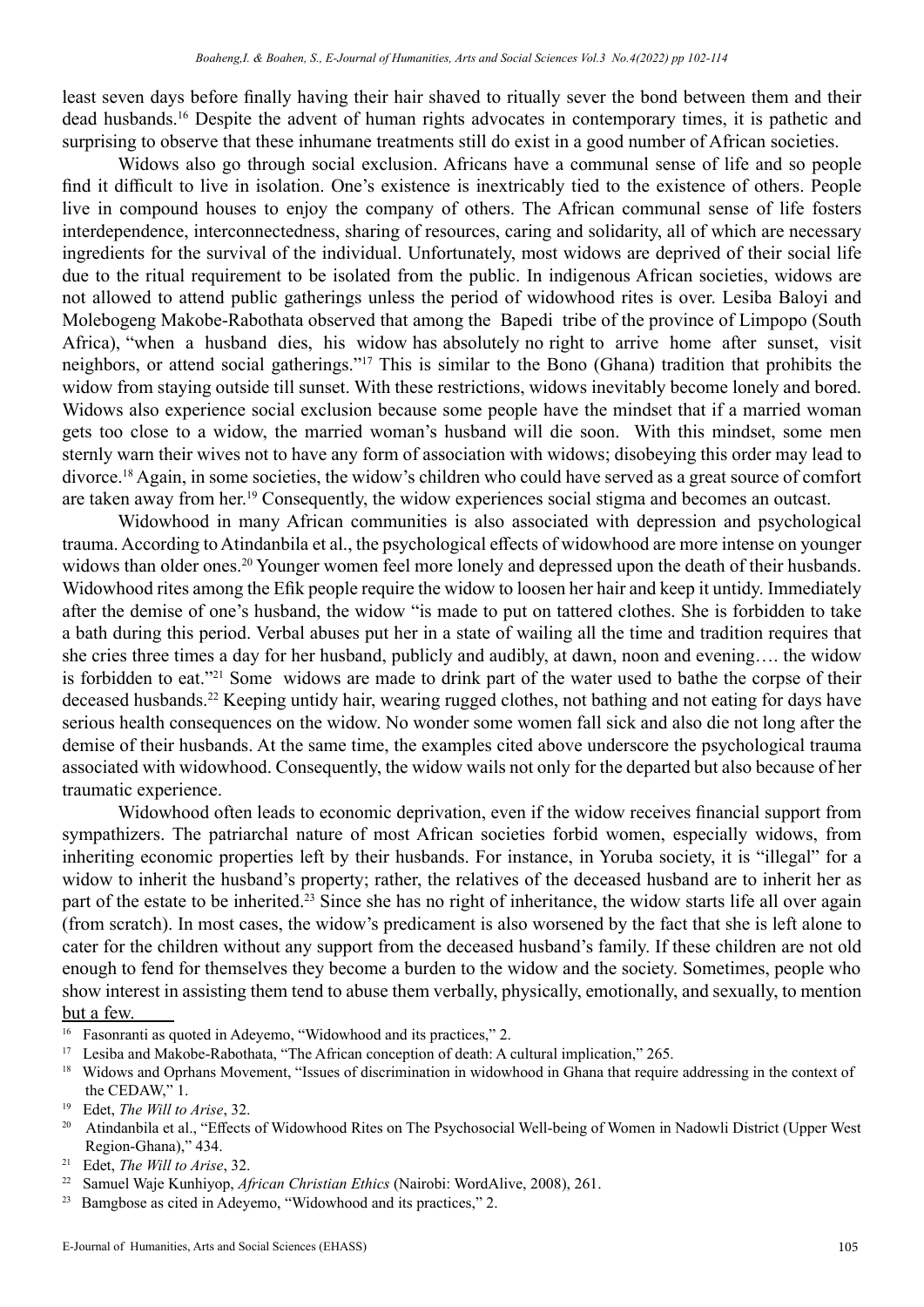In Nigeria and other parts of Africa, widowhood rites comprise a "socialization processes that condition women to passivity and dependence."<sup>24</sup> Traditional customs often do not permit most African widows to undertake any social or economic activity throughout the period of widowhood. For example, with a good number of ethnic groups (particularly in Northern Ghana and Akan communities of Ghana), as soon as the final funeral rites of the deceased husband are over, a relative is selected to inherit all the deceased's properties including the wife who is seen as one of the properties.<sup>25</sup> In most African cultures, relatives of the deceased man, out of poverty and greediness, see the departure of their beloved as an opportunity to enrich themselves.<sup>26</sup> In some societies, the in-laws quickly demand a list of the man's properties and bank account, even before the widow begins the rites and ritual practices to mourn her late husband.<sup>27</sup> In some instances, the bank account of the deceased is emptied in the name of organizing befitting final funeral rites for the dead while a greater percentage of the money lands in the pockets of these poor-greedy kinsmen and kinswomen.<sup>28</sup> It is a common practice in Africa that, a relative of the deceased, normally a female, goes to stay with the widow. Out of greediness and poverty, this so-called helper of the widow insists on lavish meals and in some instances goes there with her children who are fed from the deceased's account. Some go to the widow with "hidden spoons in their bags" to feed themselves. All these contribute to the economic woes of the widow.

Furthermore, the nature of widowhood rites may lead to loss of job. Imagine a worker who is given one-week emergency leave because of her husband's demise and is expected to attend work after this short leave. However, her state of widowhood also requires her to avoid public appearance, to undertake any economic venture, for some months, which may even last sometimes up to one year. Consequently, she may end up losing her job. Widows working in formal employment often get frustrated with these "stringent" rites and are pushed to the wall in choosing between their belief system and cultural practices as against their work (organizational demands).

The traditional African setting makes provision for everyone through the extended family system. The extended family system encourages people to cater for others who are not part of their immediate family. Unfortunately, globalization and urbanization have weakened the extended family system in contemporary Africa. The advancement of technology and modernization have resulted in the building of houses with walls which do not even give the society assess to children to impart discipline in them like before. The nuclear family system is gradually taking over the traditional extended family system. Even though the nuclear family system is alien to traditional African society, most people have embraced it due to urbanization and globalization. As a result of the weakening traditional family ties, widows that used to be catered for by members of the extended family nowadays receive little or no attention from the extended family. According to McCalley, family members tend to support their aged widows (those above 60 years) as a result of their inability to meet their material needs.<sup>29</sup>

Traditional African societies practice levirate marriage which comes with its emotional, health, religious and economic implications. The health implications of levirate marriage are evident in a report from Tanzania which indicates that, "the practice of inheriting widows may cause a surge in the number of HIV cases involving the inheritor and his co-wives..., and there is also the risk of infecting widows who have earlier tested negative to the virus."<sup>30</sup> In some societies, the children born out of the levirate

<sup>&</sup>lt;sup>24</sup> George Akwaya Genyi, "Widowhood and Nigerian Womanhood: Another Context of Gendered Poverty in Nigeria," *Research on Humanities and Social Sciences* 3(7) (2013): 68–73, 68.

<sup>&</sup>lt;sup>25</sup> Widows and Oprhans Movement, "Issues of discrimination in widowhood in Ghana that require addressing in the context of the CEDAW," 1.

<sup>&</sup>lt;sup>26</sup> Adeyemo, "Widowhood and its practices," 4.

<sup>27</sup> Adeyemo, "Widowhood and its practices," 1.

<sup>&</sup>lt;sup>28</sup> Adeyemo, "Widowhood and its practices," 4

<sup>&</sup>lt;sup>29</sup> McCalley as cited in Atindanbila et al., "Effects of Widowhood Rites on The Psychosocial Well-being of Women in Nadowli District (Upper West Region-Ghana)," 431.

<sup>30</sup> Kessy, Mayumana and Msongwe, *Widowhood and Vulnerability to HIV and AIDS-related Shocks: Exploring Resilience Avenu,* 6.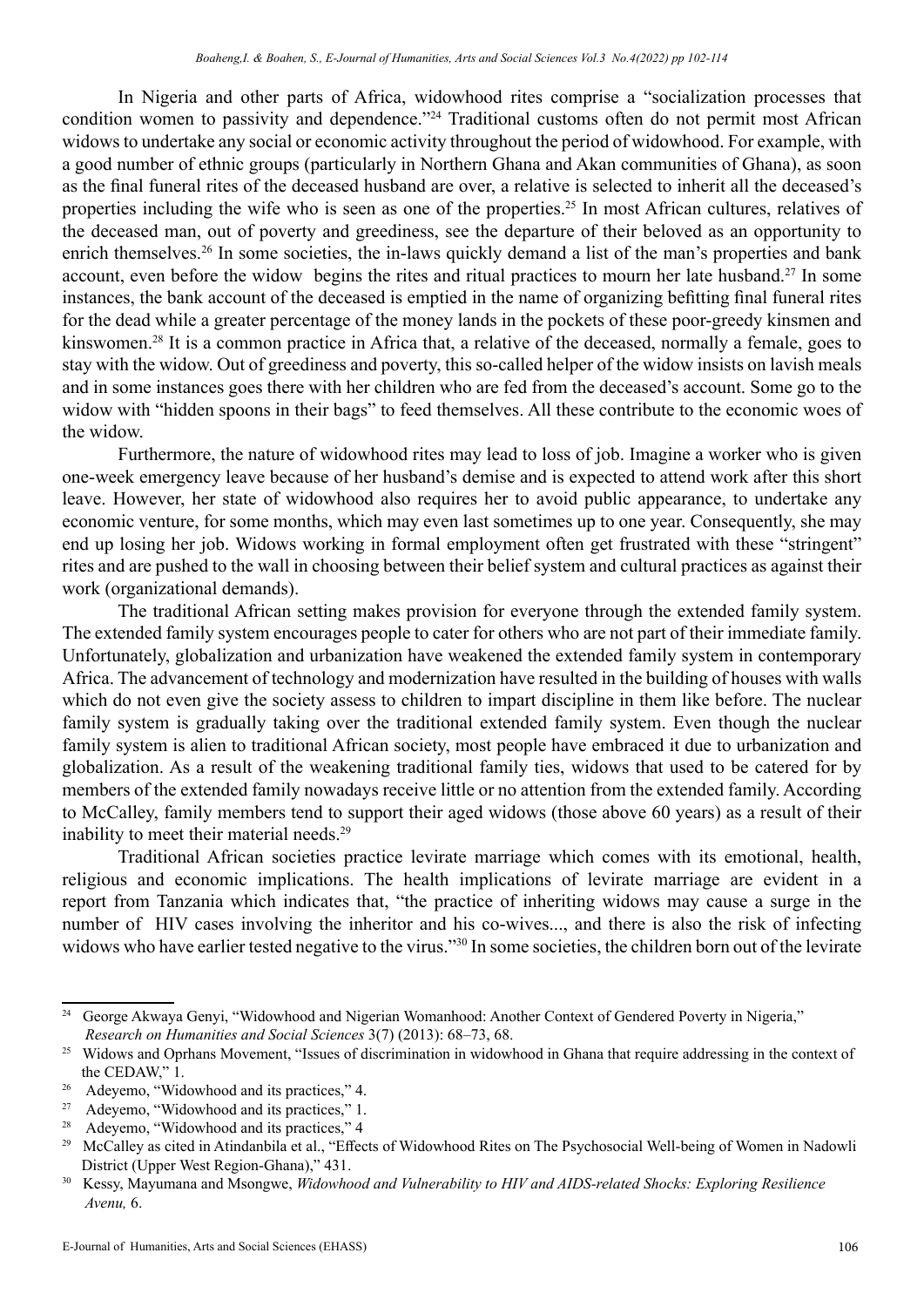marriage belong to the dead man as in the biblical levirate marriage system in ancient Israel (Gen. 38:10).<sup>31</sup> The new husband subsequently becomes reluctant in taking responsibility of caring for these children who do not bear his name. The Luo of Kenya require their widows "to get a 'backup' husband within the family of the late husband through *ter* (culturally-sanctioned 're-marriage'), a tradition that has normally been controversially labelled as 'wife inheritance' or 'widow inheritance.'"32 The surrogate husband is responsible for the welfare of the widow and her children. The peculiarity of the Luo practice is that the widow remains the wife of the deceased rather than the inheritor or the surrogate husband.

The practice requires ritual cleansing of the widow from her uncleanliness (due to the death of her husband) in order to restore her to normalcy.<sup>33</sup> The ritual cleansing has a sexual component which endangers the widow and the sex partner because of the possible contraction of infectious diseases (eg. HIV/AIDS, gonorrhoea, syphilis). A professional cleanser may be hired to perform this sex-ritual-cleaning activity if the family of the deceased suspects the widow of any sexually transmitted disease. The professional cleanser is taken to the widow's residence to perform the ritual (sometimes under the supervision of the deceased husband's family).<sup>34</sup> It is only after this ritual that the inheritor or the guardian may take over the widow. Refusal to accept such an arrangement may result in serious problems such as the refusal of the deceased husband's family to give the widow a share in the husband's property. These practices increase the predicaments of widows.

#### **Widows in Biblical Context**

Throughout the Old Testament, Israel was tasked to ensure the survival of widows and orphans in such an act that may be considered as befitting a redeemed people who are entrusted with the character and standards of their Redeemer. According to Peggy L. Day, the term "widow" (Hebrew: *almanah*) represented a woman without a son whose husband and father-in-law were both dead in ancient Israel.<sup>35</sup> So as to adapt this definition to biblical texts that point to *almanah,* the expression "having no son" has been qualified as the absence of an adult son with the financial ability to support his mother (2 Sam. 14:4-8; 1 Kings 17:8-24).<sup>36</sup> In the patriarchal Jewish community, "widows were often put in positions where they were entitled not to an inheritance but merely to maintenance by their larger family, and even when they did have the possibility of inheriting, the males in the family had first claim on the inheritance."<sup>37</sup> God is much concerned about the proper treatment of the marginalized in society of which widows are classical quintessence. In view of this, manifold passages of Scripture, from both the Old and New Testaments address the plight of widows.

The concern for the widow and the poor is permanently woven into the fabric of those crucial sections dealing with the covenant made between God and his people (Israel) both in the covenant code of Sinai and its renewal before entering the land of Canaan.<sup>38</sup> For example, Exodus 22:23-24 says "You shall not abuse any widow or orphan. If you do abuse them, when they cry onto me, I will surely heed their cry; my wrath will burn, and I will kill you with the sword, and your wives shall become widows and your children orphans" (NRSV). The likelihood that one would abuse widows and orphans is high given that these groups of people have no one to defend them. God, therefore, prohibits such acts of abuse and injustice against the marginalized. In the text cited above, God makes the point that he will listen to the prayer of the oppressed and then kill oppressors to make their spouse and children widows and orphans so that they (those now made

<sup>&</sup>lt;sup>31</sup> Widows and Oprhans Movement, "Issues of discrimination in widowhood in Ghana that require addressing in the context of the CEDAW," 1.

<sup>32</sup> Samson O. Gunga, "The politics of Widowhood and Re-Marriage among the Luo of Kenya," *Thought and Practice: A Journal of the Philosophical Association of Kenya (PAK)* 1(1), (2009): 161-174, 169.

<sup>&</sup>lt;sup>33</sup> Gunga, "The politics of Widowhood and Re-Marriage among the Luo of Kenya," 169.

<sup>&</sup>lt;sup>34</sup> Gunga, "The politics of Widowhood and Re-Marriage among the Luo of Kenya," 170.

<sup>35</sup> Millicent Yeboah Asuamah, *Widowhood Care and Employment in 1Timothy 1:3-16: A case Study of the Evangelical Methodist Church of Christ as a Paradigm for African Instituted Churches* (Masters Theses: Luther Seminary, 2012), 12.

<sup>36</sup> Asuamah, *Widowhood Care and Employment in 1Timothy 1:3-16*, 12.

<sup>&</sup>lt;sup>37</sup> Ben Witherington III, *The Acts of the Apostles: A Socio-Rhetorical Commentary* (Grand Rapids, MI: Wm. B. Eerdmans Publishing, 1998), 248.

<sup>38</sup> Richard D. Patterson, "The widow, orphan, and the poor in the Old Testament and the Extra Biblical Literature," *Bibliotheca Sacra* (1973): 224-234, 228.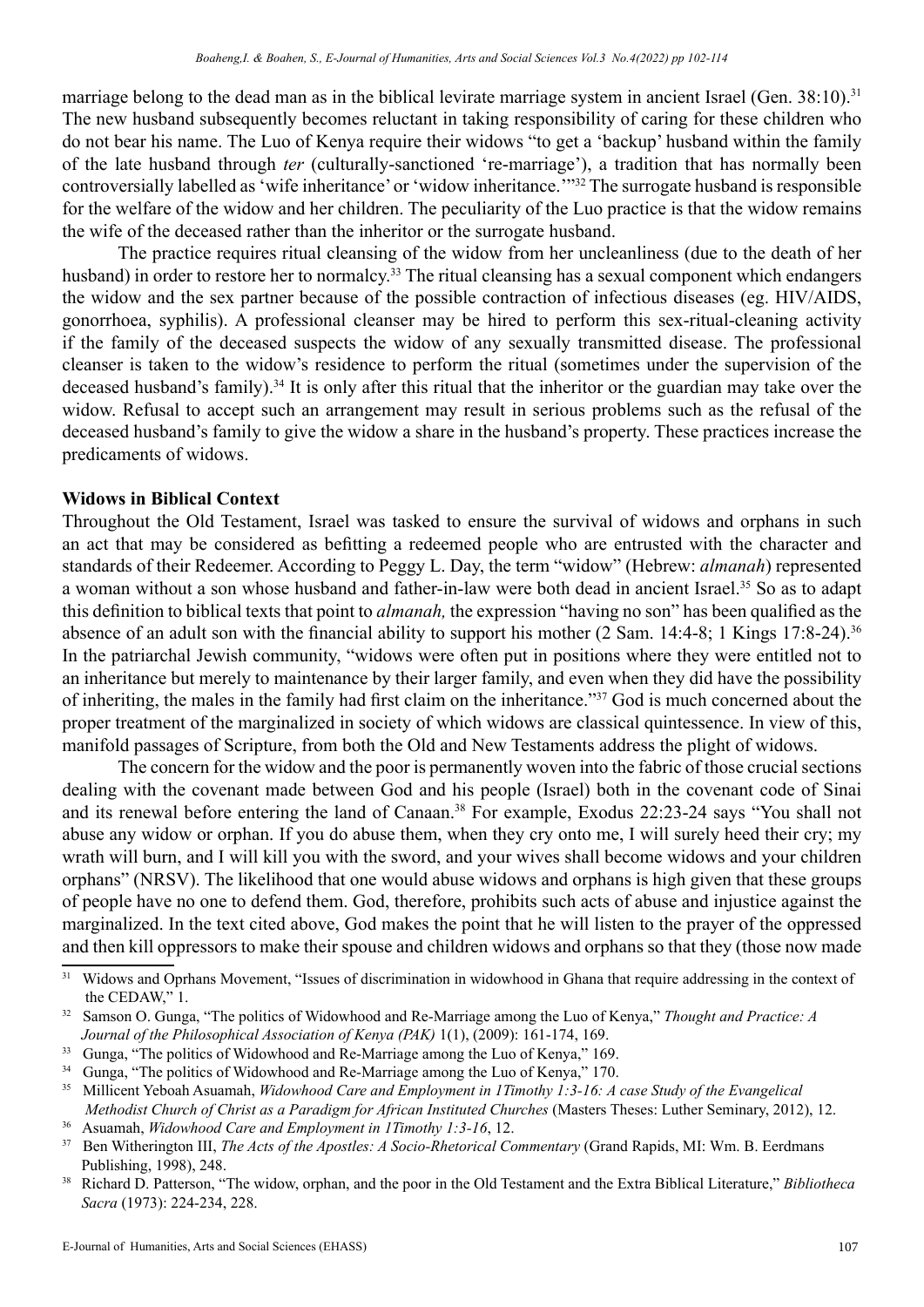widows and orphans) can acknowledge the plight of widows and orphans. This means that each one's family (including at least spouse and children) has the responsibility of ensuring that their counterparts treat the marginalized well so as to avoid God's wrath and eventual death.

Again, God demonstrated his concern for the poor (including widows and orphans) when he commanded that no one should take a widow's garment in pledge (Deut. 24:17). God does not want the widow to be deprived of her source of warmth. God also commanded the Israelites to leave remnants of their harvest in the fields for widows and other needy people to glean (Deut. 24:19). The gleaning law was meant to ensure the survival of the needy of which widows formed a major part. God also commanded the Israelites to bring the full tithe of their produce for the year and store it within their towns in order for widows and other needy people such as aliens and orphans to eat from it to their fill (Deut.14:28-29). This tithe was collected every three years. These laws were provided so that the landless such as widows, aliens and orphans may have enough food for their satisfaction.<sup>39</sup> Obedience to these commandments attracted divine blessings and disobedience brought judgment (curses): "Cursed is he who distorts the justice due an alien, orphan, and widow" (Deut. 27:19). Another prohibition against the abuse of widows and orphans is found in the commandment "You shall not afflict any widow or orphan. If you afflict him at all, and if he does cry out to me, I will surely hear his cry" (Exod. 22:22–24).

The Psalms also underscore God's concern for the needy and down-trodden in society. The protection from the community was to flow from God's own protection and care, "The LORD protects the strangers; he supports the fatherless and the widow, But He thwarts the way of the wicked" (Psa. 146:9). Psalm 82:3-4 declares God as the righteous judge who prescribes justice for all the downtrodden: "Defend the weak and the fatherless; uphold the cause of the poor and the oppressed. Rescue the weak and the needy; deliver them from the hand of the wicked" (NIV). Proverbs 22:17-24:22 (especially 22:22-23; 23:10-11) depicts God as the champion of the poor (including widows) and the orphan.

The prophetic books also underscore God's concern for the needy such as widows. Oppression, exploitation, and mistreatment of widows and orphans attracted God's attention in both the major and minorprophets. In Isaiah 10:2-4, for example, God cursed the leaders of Israel (including judges and magistrates) for abuse, oppression and injustice against the needy (widows and orphans). This situation had demotivated some of the poor from taking their cases to court for redress because they viewed the system as unfair (Isa. 10:2). This echoes Psalms (e.g. 94:20; 82) where the righteous poor finds "no human redress in the society" and then, "appeals only to God." God's point was that the laws of Israel were meant to protect the needy, not to exploit them. The leaders unfortunately were taking what rightfully belonged to widows and orphans, something that contradict Israel's socio-economic laws. The leaders were accused of "making widows their prey and robbing the fatherless" (Isa. 10:2c NIV). Isaiah's use of the word *shelalam*—"to draw out," "to strip," "to spoil," "to plunder" or "to make [something] a prey"—underscores the seriousness of the leaders' attack on the widows.<sup>40</sup> Here, Isaiah draws on the hunting imagery to make the point that the leaders have trapped the poor in a similar way that hunters trap their prey (cf. Psa. 10:9). If one translates *shelalam*  as "to plunder" then a war imagery comes to mind to underline the helpless situation of the widows and orphans who were maltreated by their leaders in taking from them their (the widows' and orphans') rightful inheritance. From Malachi 3:5 one can deduce that to oppress the widow and orphan amounts to having no reverence for God and this attracts divine punishment. To mistreat widows and orphans (according to the above text) attracts God's wrath while caring for them leads to God's blessings (cf. Jer. 7:5-7). The care for the poor continued in the intertestamental period where one reads of some money that was given to widows from the temple treasury (2 Macc. 3:10).

Like the Old Testament, the New Testament also classifies widows among the poor class of people. In the Greco-Roman world of the New Testament, the term "widow" was used exclusively to distinguish between "wives of deceased husbands from those who were bereft of support, particularly meal support."<sup>41</sup>

<sup>&</sup>lt;sup>39</sup> Christopher J. H. Wright, *Old Testament Ethics for the People of God* (Nottingham: Inter-Varsity Press, 2004), 158.

<sup>40</sup> William Wilson, *Wilson's Old Testament Word Studies* (Peabody, MA: Hendrickson, n.d), 326.

<sup>41</sup> Asuamah, *Widowhood Care and Employment in 1Timothy 1:3-16*, 30.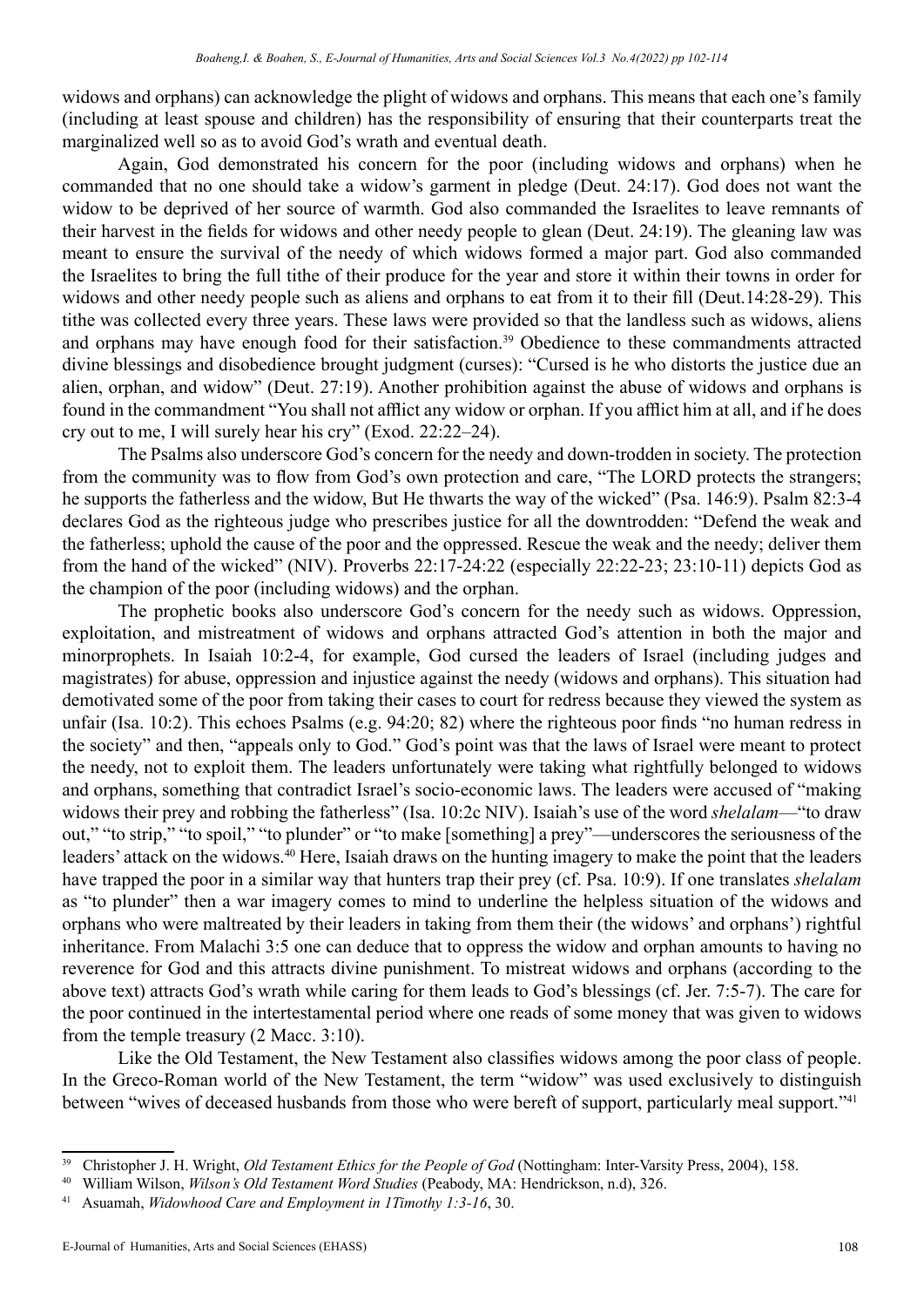The New Testament term *chera* implies a woman left without a husband.<sup>42</sup> In the Greco-Roman world the status and social identity of females was "embedded" in males ("first her father, and then passing from his household and that 'embedding' to "embedding" in her husband and his family").<sup>43</sup> The right of widows in the ancient Greco-Roman world varied greatly from culture to culture, age to age, and within the same historical period, from place to place.<sup>44</sup> For example, women in Egypt or Rome had greater legal rights than those in Athens and "in traditional Athens, women did not take part in public life but kept homes and nurtured legitimate children for the husband."<sup>45</sup>Customarily, the city-state in the Roman society was responsible for the provision of financial support for needy widows, it was however of first priority to care for the needs of one's family.<sup>46</sup> The widow mostly depended on the support of her children.<sup>47</sup>

Jesus Christ demonstrated care and concern for the poor throughout his ministry. In Luke 4:18-20, he clearly stated that his mission was "…to proclaim good news to the poor, to proclaim freedom for the prisoners and recovery of sight for the blind, to set the oppressed free…" (NIV). Here, Jesus makes the point that his mission had both spiritual and social ramifications. He did not come only to deal with the spiritual needs of his people but to deal with their physical needs as well. Through his ministry, the oppressed (including widows and orphans) were to be freed. In Luke 7:11-16, Jesus empathized with a widow of Nain who had lost her only son and was about to be buried. Without being invited to offer help, his heart was filled with compassion which made him bring the boy back to life. Jesus' timely intervention did not only bring the boy to life but resurrected the widow's hopes of meeting her daily needs since sons in biblical times were the ones who usually catered for their widowed mothers. Jesus did not like the scribes who "devour widows' houses" (Luke 20:47). In the widow's mite story in Mark 12:41–44, the widow, who offered two small copper coins of very little value, was praised by Jesus because she sacrificed "all she had to depend on" (NIV). The story highlights not only Jesus' appreciation for the widow's sacrificial service to God but also the plight of poverty that widows often faced.

Care for widows was one of the special ministries in the early church (Acts 6:1-7; 9:39). Soon after the establishment of the church, God's people became family to those who had no family. Widows formed a considerable number of the needy in the early church. The church had special people dedicated to their care. They were provided with their basic needs since they had no one to cater for them. The practice of caring for widows draws on the Jewish practice called *tamhuy* named after the tray on which foodstuffs were placed for distributing among the needy (cf. Exod. 22:22; Deut. 10:18; 14:29; Psa. 146:9).<sup>48</sup>

As the church "was advancing in number" (Acts 6:1), Greek-speaking Jewish-Christian widows felt overlooked during the distribution of food or money and this came to the attention of the leaders of the church. These widows had come from the Diaspora to Jerusalem so as "to die in the Holy City," and they might have been left vulnerable because their family members were not leaving in Jerusalem.<sup>49</sup> The church's resolution to choose seven men of exceptional character to attend to widows underscores the significance that the church leadership attached to such a vital ministry.

In 1 Timothy 5:1-16, Paul gives different categories of widows. He talks about those who are "widows indeed" (vv. 3-5, 9-10, 16) in reference to widows who really need assistance because they have no relatives to help them. These are godly widows of over sixty (60) years (v. 9) who have been left alone after the death of their husbands. They either have no children and grandchildren or their children and grandchildren are so far away that they are not able to render aid to them. Such women fix their hope on God (v. 5) and dedicate themselves to prayer. Anna, the godly old woman in the Temple who held the baby Jesus (Luke 2:36-38), is an example of such widows. Such widows are to be honored by the church (v. 3) through financial assistance.

<sup>42</sup> Thurston as cited in Asuamah, *Widowhood Care and Employment in 1 Timothy 1:3-16*, 30.

<sup>43</sup> Philip H. Towner, *The Letters to Timothy and Titus* (Grand Rapids, MI: Wm. B. Eerdmans Publishing, 2006), 334.

<sup>44</sup> Asuamah, *Widowhood Care and Employment in 1Timothy 1:3-16*, 31.

<sup>45</sup> Asuamah, *Widowhood Care and Employment in 1Timothy 1:3-16*, 31.

<sup>46</sup> Asuamah, *Widowhood Care and Employment in 1Timothy 1:3-16*, 31.

<sup>47</sup> Asuamah, *Widowhood Care and Employment in 1Timothy 1:3-16*, 31.

<sup>48</sup> Ben Witherington, *The Acts of the Apostles* (Wm. B. Eerdmans Publishing, 1998), 248.

<sup>49</sup> Witherington, *The Acts of the Apostles*, 248.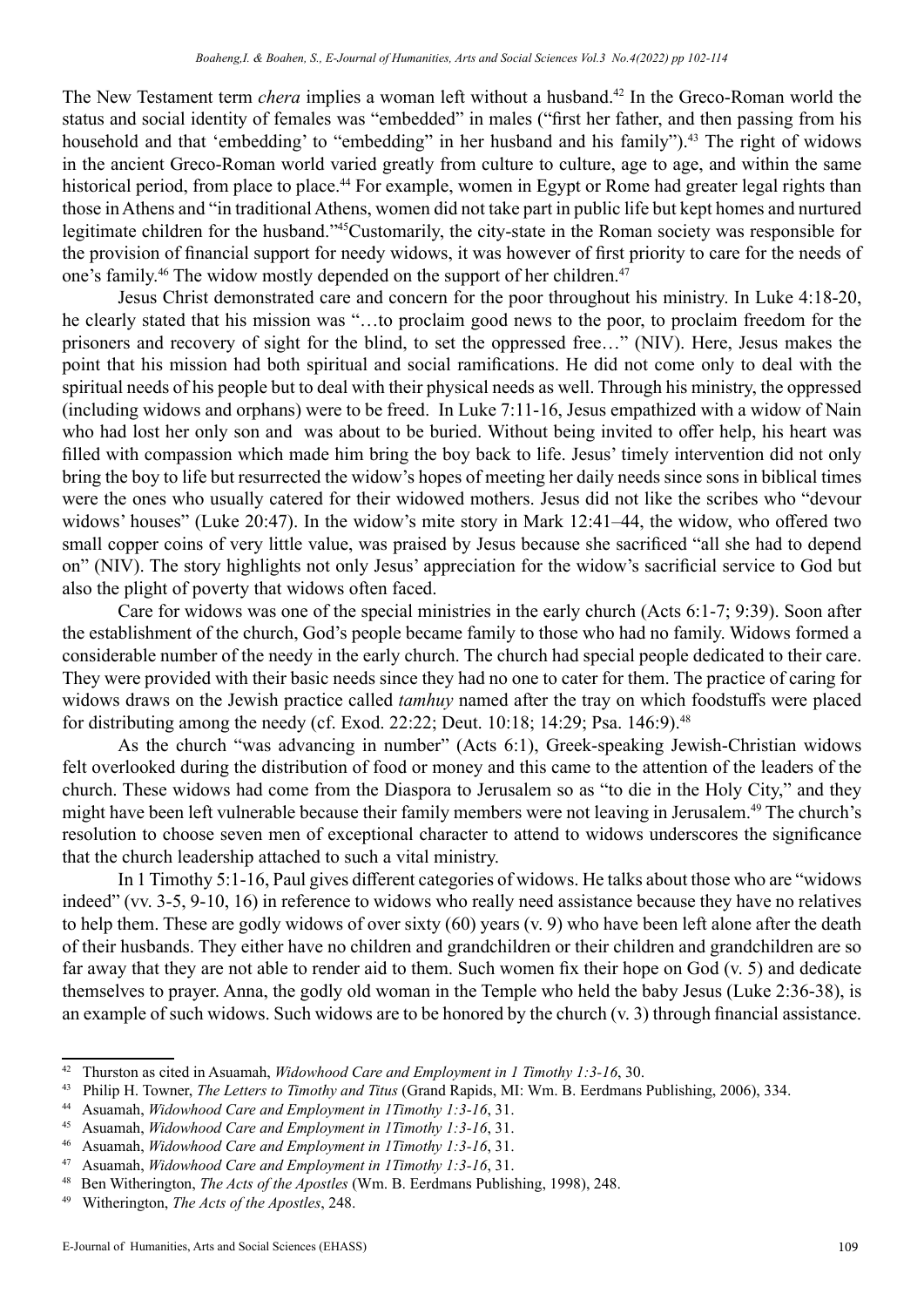The second category comprises of widows who have relatives (like children and grandchildren) (1 Tim.5:4, 8, 16). From 1 Timothy 5:16, it seems that the family of some widows tried to shift their responsibility on the shoulders of the church. This prompted the assertion that those who had widows in their homes should cater for them so that the church may use her resources to cater for those (widows) who really needed help from the church. For Paul, the children and grandchildren of these widows have the moral responsibility of stepping in and helping their widowed mothers or grandmothers. Supporting widows is not only a mark of godliness but of obedience to the Lord. God commands believers to make some return to their parents. The expression "this is pleasing to God" (1 Tim. 5:4 NIV) (or "this is right/pleasing/acceptable in the sight of God") reminisces Exodus 20:12 and underscores the fact that every child of God must prioritize care for their parents. The responsibility of children to cater for their parents is expressed in the African saying "when one caters for you to have your teeth grow, you must also cater for the person to have their teeth removed [in old age]." According to the Greek law of the time, "It was both morally and legally the obligation of sons and daughters to assist their parents. Anyone who refused that duty lost his civil rights."<sup>50</sup> Parents cater for children (in terms of clothing, feeding, housing, supporting and nurturing them) until there are grownups and can survive on their own; children are expected to reciprocate this act by also taking care of their parents in their old age. There are also younger widows, who may remarry (1 Tim. 5:11-15). Paul advises the young widows to get married to raise children. He warns them to avoid taking the vow of chastity too early; rather than joining those who have vowed to be part of the enlisted widows, they should marry and raise up children. The vow associated with widowhood suggests an official order.

Moreover, there are wanton widows, that is, self-indulgent widows who live for pleasure rather than for the Lord (1 Tim. 5:6). These widows who care only about themselves have no concern for others. Such widows are dead even while they live; they are insensitive to the things of God. Obviously, these widows are not the type who need assistance from the church. There are also enlisted widows (vv. 9-10) who seem to have been recruited by the church to serve their fellow widows. Qualification for enlistment into the order of widows (5:9-10) is similar to those of bishops and deacons (3:1-13). The term "enlistment" or "enrollment" suggests the existence of an order or sisterhood of widows at that time.

Another passage worth considering is James 1:27 where James stresses the fact that genuine godliness is to be seen in demonstrated activity. It reads "Religion that God our Father accepts as pure and faultless is this: to look after orphans and widows in their distress and to keep oneself from being polluted by the world" (NIV). In this text, James' concern is what constitute(s) true and authentic Christianity. The Greek noun *threskos* (lit. ritualism) translated "religion" refers generally to "fearing or worshipping God"; the verb *threskeia* means "fear of the gods; religious worship, especially external, that which consists in ceremonies."<sup>51</sup> From this understanding, it seems that James' original audience understood Christianity as the mere performance of rituals. They probably behaved like the Pharisees who "relied on the forms of ritual righteousness to keep themselves undefiled, but they were full of moral defilement within…."52 James addresses Christians who profess the Christian faith but fail to practice it. Solomon Andria asserted that "Without action, good doctrine is useless. Pure religion shows itself in behavior."<sup>53</sup> Christianity that does not cause one to do good works is unacceptable. One of such good works is looking after orphans and widows. Such social work should not be left to the government alone; Christians must take an active part in it to reduce the plight of those suffering. Andria summarizes the verse in his assertion: "the word [of God] must produce in us the acts that prove our relationship to God and a way of life that glorifies Him."<sup>54</sup> Looking after orphans and widows alone is not enough; one has to stay away from spiritual pollution, moral filth. One has

<sup>50</sup> William Barclay, *New Daily Study Bible - The Letters to Timothy, Titus & Philemon* (Edinburg: Saint Andrew Press, 2003), n.p. https://books.google.com.gh/books?id=J2emDwAAQBAJ&pg=PT161&dq=

<sup>51</sup> J. H. Thayer, *Thayer's Greek-English Lexicon* 5th edition (Massachusetts: Hendrickson Publishers, Inc., 2002), 292.

<sup>52</sup> Francis D. Nichol (Ed.), "James 1: 27," In *The Seventh-day Adventist Bible Commentary*, vol. 7 (Washington: Review & Herald Publishing Association, 1978), 515.

<sup>53</sup> Solomon Andria, "James," In *African Bible Commentary* edited by Tokunboh Adeyemo (Nairobi: WordAlive Publishers, 2006), 1537.

<sup>54</sup> Andria, "James," 1537.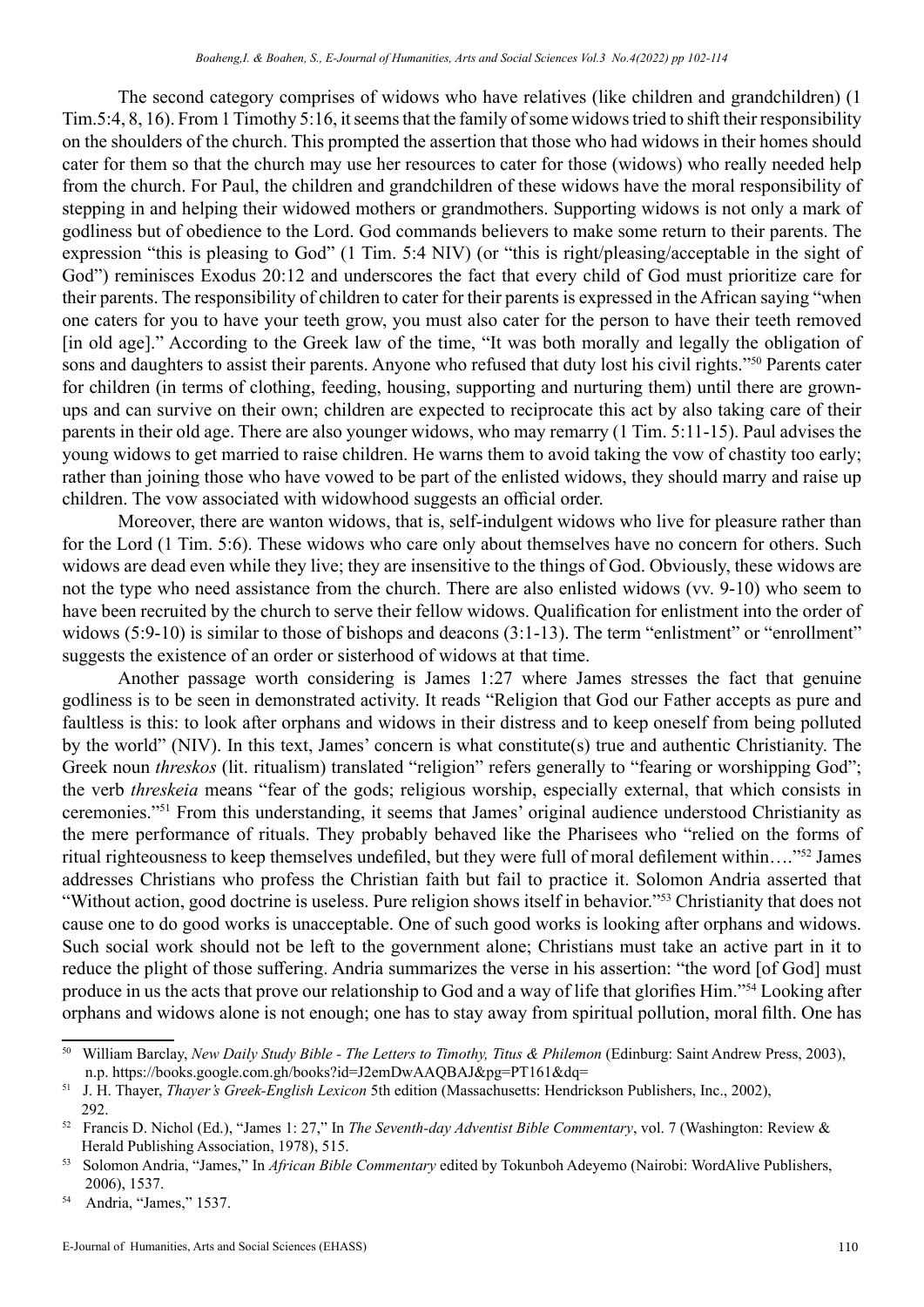to be pure, blameless, or undefiled. James' point then is that God's emphasis is not on religious rituals but on right living.

#### **Theological and Ethical Reflections**

Christianity, since its birth, has been known for social activities such as caring for the needy and the downtrodden. In Africa, widows constitute a major category of the needy and marginalized. This section offers theological and ethical considerations regarding the care for widows from an African Christian perspective. In this regard, the following points are worthy of note. First of all, the Christian practice of caring for widows is rooted in God's nature and purpose for the world. God made a covenant with Israel to make them a nation through which others will be blessed. Israel became God's ambassador and they were expected to demonstrate God's will and purpose to the world. A key aspect of the covenant was the care for the needy and the marginalized. God is the defender of widows because of their defenseless state. It is for this reason that he made laws to demand justice for widows (as well as orphans and aliens). In the post-resurrection era, Christians are God's nation who are mandated to make the world know him. Honoring God's concern for widows was and is an intrinsic element in the keeping of the covenant.

Secondly, God hates the exploitation of the socially and economically weak.<sup>55</sup> Widows are among the weak class of people in the society. Taking advantage of the vulnerable is a sin against God and humanity. God requires justice among his people. Family members who take advantage of the vulnerability of widows and do all sorts of things to them must put a stop to that. "Doing justice" is at least partly measured by the way one treated widows (Isa 1:17). Therefore, a society cannot be just without appropriate care for widows.

Thirdly, care for widows is a key aspect of godliness. One's vertical relationship with God must have a corresponding impact on the person's relationship with other humans and with the environment. The African communal sense of life is important in dealing with the challenges that widows go through. The extended family system is meant to ensure sharing of resources, independence, solidarity and brotherhood, all of which ensure the survival of the needy. The African communal worldview is expressed in "compassion, reciprocity, dignity, humanity and mutuality in the interest of building and maintaining communities with justice and mutual caring."56 The Bono maxim "*honam mu nni nhanoa*" ("humanity has no boundary") underscores the unity of the human race―all humankind is one species. The Bono saying "*nipa nua ne nipa*" ("human is related to human") underlines that a human being can relate to a human being, not to a beast. In this light, the African church must develop a theology of family life based on the communal worldview of life and promote it throughout all African societies. In this regard, the church together with traditional authorities must endeavor to check the Western individualistic worldview that is gradually creeping into the African culture. Individualism, though not biblically grounded, may be suitable (though not the ideal) for advanced societies where each one has the minimum resources for survival. In Africa, where the Bono saying "*biaa nni hɔ a ne ho nsuo so no adwareɛ*" ("there is no one who alone has enough water for bathing himself/herself") is true, sharing of resources is a non-negotiable responsibility. People should readily assist others with resources. Again, the church as a community is expected to mobilize itself to meet the needs of widows and orphans who have neither private means nor family to care for them.

Fourthly, widows who are capable of working must find something to do to cater for their needs. They must work under the guidance of God to improve their status in life. In this regard, traditions that prohibit widows from working or inheriting economic properties must be revised. The period of widowhood is important in helping the widow to overcome the grievous situation. The period of widowhood is also important to ensure that the widow does not knowingly or unknowingly "give" a pregnancy that belongs to the deceased husband to another man. However, it must not be too long and should not prevent the widow from engaging in economic ventures. Widowhood should be as short as possible so that widows can engage themselves with economic activities in order that they do not become a burden to their families. By engaging in gainful employment, widows will help relieve the church of its financial strain caused by

<sup>55</sup> Wright, Old Testament Ethics for the People of God, 170.

<sup>56</sup> Lovemore Mbigi and Jenny *Maree*, *Ubuntu: The spirit of African transformation management* (Randburg: Knowledge Resources, 1995), 17.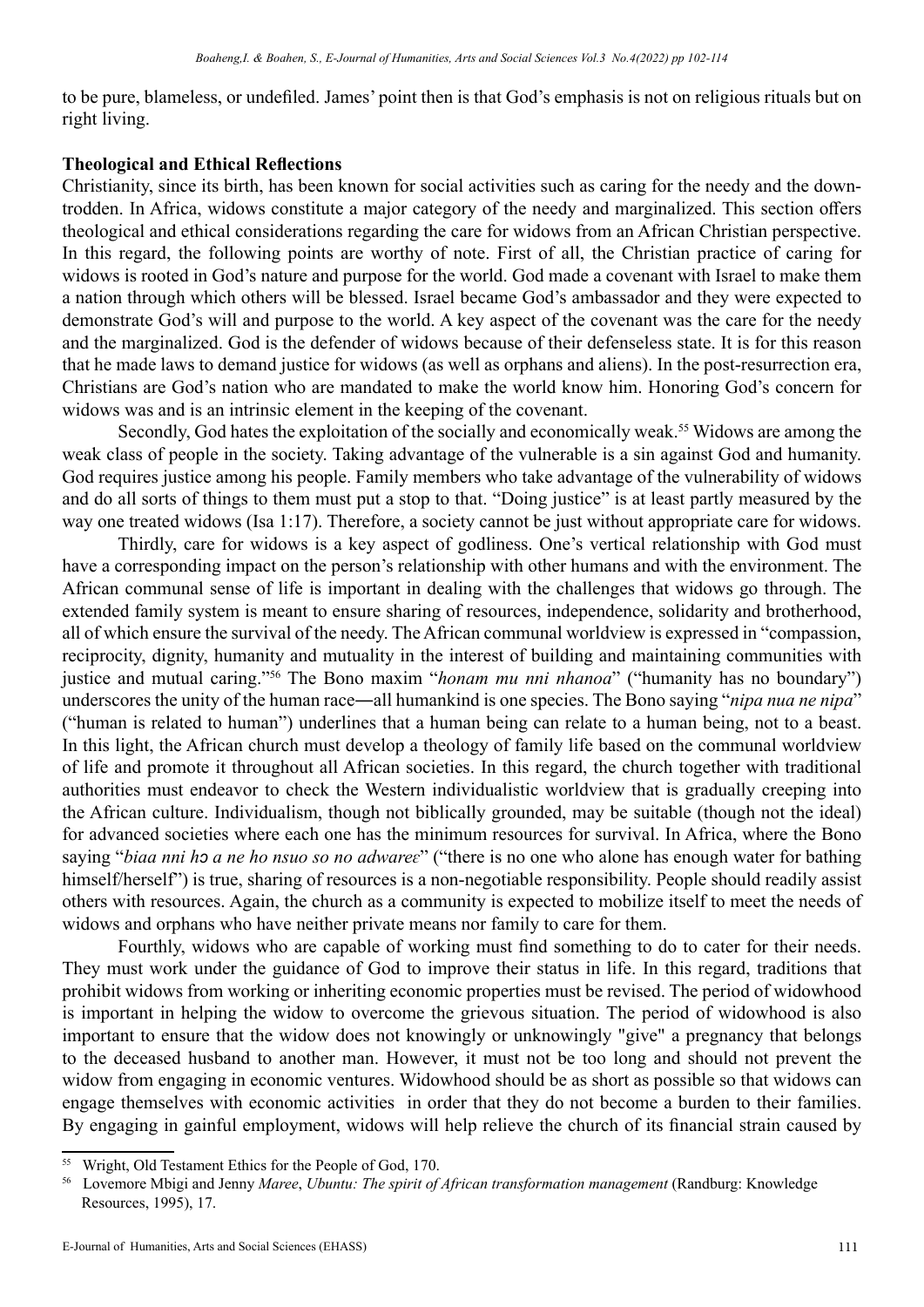supporting increasing numbers of widows and orphans. On this matter, the church and traditional leaders are encouraged to team up to come out with modalities regarding how to respect tradition and at the same time allow widows to pursue economic ventures.

Fifthly, ethical issues surrounding some African widowhood practices need to be noted and addressed. It is dehumanizing and ethically unacceptable to have a widow sleep with the corpse of her late husband or to drink part of the water that was used to bathe the corpse. Levirate marriage is ethically unacceptable because it is incestuous. Again, the act of ritual cleansing done among the Luo people of Kenya and other similar practices in other places is unchristian. All these point to the need for cultural transformation among Africans. The church together with traditional authorities must work toward a positive cultural change. The church is encouraged to take charge of widowhood rites, ensuring that all forms of unchristian rituals are discouraged. There is the need to study and understand every aspect of widowhood practices in order to be able to state whether or not they contradict the gospel.

Another antidote to the problems associated with widowhood rites is female development/ empowerment. Research has shown that the widow's economic status and level of education inform the period and nature of the rites.<sup>57</sup> Widowhood rites performed on illiterate widows are more severe, degrading and inhumane than those performed on their literate counterparts. Since the literate ones are usually of the working class, they spend just a few weeks and return to work and they are unable to perform most of the rituals associated with widowhood. The literate ones also know their fundamental human rights and sometimes gather the courage to resist certain attempts to abuse them. In this light, Okonkwo pointed out that, the illiteracy of widows in South-Western Nigeria has put them in a disadvantaged position.<sup>58</sup> He further added that, it takes only illiteracy to make a widow go naked and be coerced into lying with the late husband's corpse in a final embrace as a mark of disconnecting all sexual relationships with the dead man and with the hope that this love-making between the widow and her dead husband will soothe the spirit of the dead man.59 Given this understanding, women's capacity development can help reduce the ordeal that widows go through in Africa. The expression "capacity development" (or "capacity building") as used here refers to "the enhancement of the competency of individuals, public sector institutions, private sector entities, civil society organizations, and local communities to engage in activities in a sustainable manner for positive development impacts."60 Capacity development is expected to bring about "change and transformation at the individual, institutional, and societal levels."61

Both the church and the state must make conscious efforts at educating and empowering women to raise their social and economic status. In this regard, the popular Ghanaian saying, "If you educate a man, you simply educate an individual, but if you educate a woman you educate a nation"62 serves as a great motivation for educating women and empowering them for sustainable development. An educated woman contributes immensely to the education of her children and hence contributes to national development. Children spend more time with their mothers and so acquire a lot of knowledge from them. An uneducated mother has just a little to offer; a woman's education, therefore, is not only for herself but for her entire family. Women who can climb the academic ladder to great heights must be supported; those who must learn a trade must equally be supported in both their training and in setting up their own enterprises. The society must encourage women's participation in the decision-making process of the nation. All these will contribute to emancipating women from dehumanizing cultural practices.

<sup>57</sup> Adeyemo, "Widowhood and its practices," 4.

<sup>58</sup> Okonkwo as quoted in Adeyemo, "Widowhood and its practices," 4.

<sup>59</sup> Okonkwo as cited in Adeyemo, "Widowhood and its practices," 4.

<sup>60</sup> Kempe Ronald Hope Sr. *Poverty, Livelihoods, and Governance in Africa: Fulfilling the Development Promise* (New York, NY: Palgrave Macmillan, 2008), 157.

<sup>61</sup> Hope, *Poverty, Livelihoods, and Governance*, 157.

<sup>62</sup> Aggrey cited in John Samuel Pobee, *Giving Account of Faith and Hope in Africa* (Eugene, OR: Wipf&Stock, 2017), 209.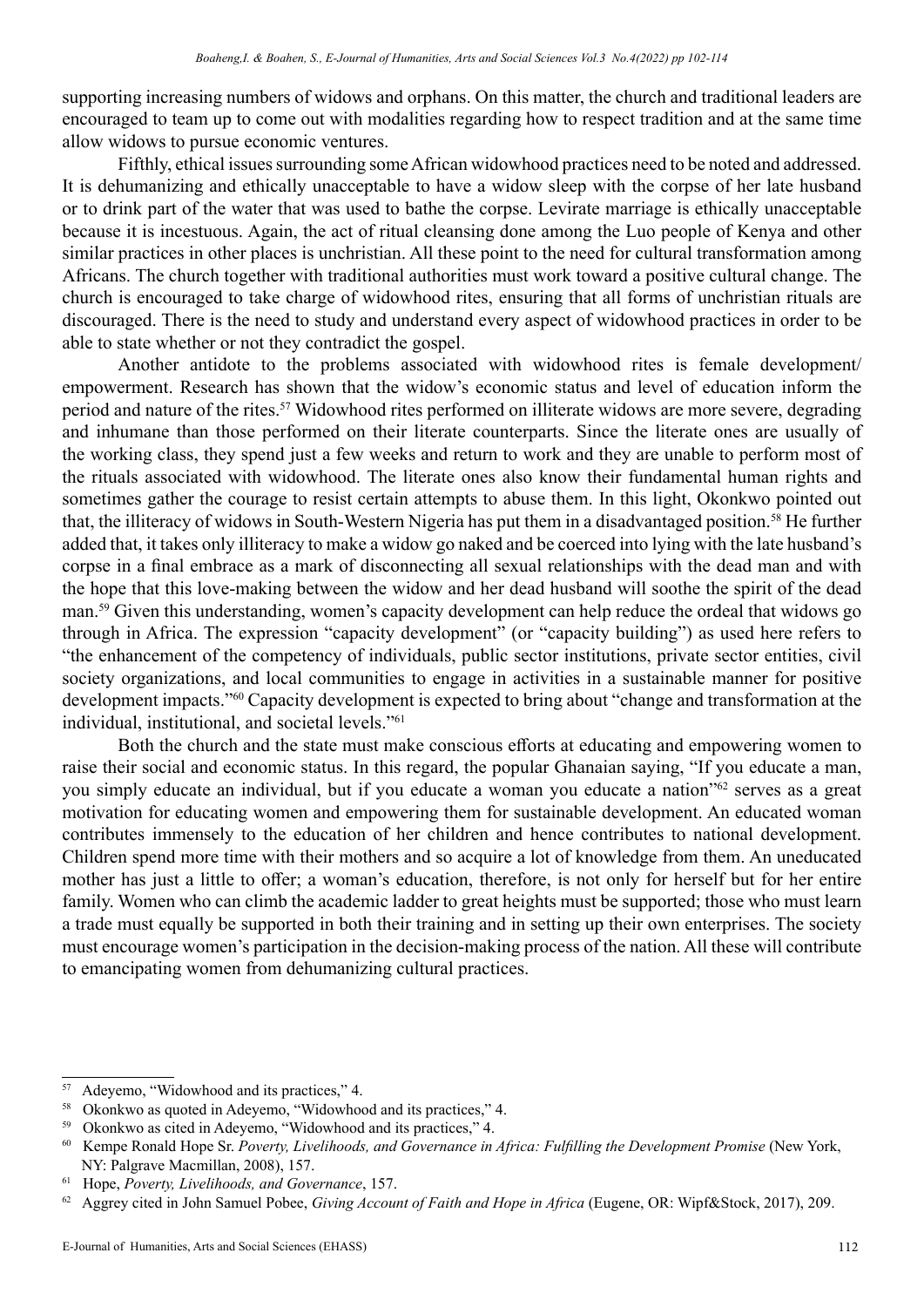#### **CONCLUSION**

The paper has shown that in many African societies, widowhood is characterized by rituals, forced remarriages, harassment, rejection, loneliness, poverty, loss of status, fear of the future and depression as well as financial, sexual and social exploitations. Another finding is that God's heart for widows and other needy people is a consistent theme throughout the Bible. Therefore, the care for widows is a non-negotiable task for the church. It is recommended that the church allocates part of its resources to cater for the needy in the community, more so widows. The church must also show solidarity with widows by visiting them regularly. In addition, the church must offer counselling services to widows to help them overcome depression and loneliness, among other challenges. Furthermore, the church in collaboration with traditional authorities should help eliminate traumatic widowhood practices. God requires believers to show concern for the common good of the society. This biblical/theological principle can be developed and promoted using the African concepts of humanity, hospitality, interdependence and interconnectedness.

#### **BIBLIOGRAPHY**

- Adeyemo, Wuraola C."Widowhood and its practices: Causes, effects and the possible way out for widows and women folk." *World Journal of Education Research*, volume 3(2), (2016): 1-8.
- Andria, Solomon. "James." *African Bible Commentary* edited by Tokunboh Adeyemo. Nairobi: WordAlive Publishers, 2006.
- Asante, Emmanuel. *Theology and Society in Context: A Theologist's Reflections of Selected Topics.* Accra: SonLife Press. 2014.
- Asuamah, Millicent Yeboah. *Widowhood Care and Employment in 1Timothy 1:3-16: A case Study of the Evangelical Methodist Church of Christ as a Paradigm for African Instituted Churches*. Masters Theses: Luther Seminary, 2012.
- Atindanbila, Samuel et al., "Effects of Widowhood Rites on the Psychosocial Well-being of Women in Nadowli district (Upper West Region-Ghana)." *The International Journal of Social Sciences and Humanities Invention* vol. 1, issues 6, (2014): 430-436.
- Barclay, William. *New Daily Study Bible-The Letters to Timothy, Titus & Philemon.* Edinburg: Saint Andrew Press, 2003. https://books.google.com.gh/books?id=J2emDwAAQBAJ&pg=PT161&dq=
- Baloyi, Lesiba and Molebogeng Makobe-Rabothata. "The African conception of death: A cultural Implication." In L. T. B. Jackson, D. Meiring, F. J. R. Van de Vijver, E. S. Idemoudia and W. K. Gabrenya Jr. (Eds.). *Toward sustainable development through nurturing diversity: Proceedings from the 21st International Congress of the International Association for Cross-Cultural Psychology.* pp. 260-272. Melbourne, FL: International Association for Cross-Cultural Psychology, 2014.
- Boaheng, Isaac and Ebenezer Asibu-Dadzie Jnr. *Essays in the Old Testament & African Life and Thought*. Accra: Noyam Publishers, 2020.
- Edet, Rosemary N. "Christianity and African Women's Rituals." *The Will to Arise: Women, Tradition, and the Church in Africa* edited by Mercy A. Oduyoye and Musimbi R. A. Kanyoro .Maryknoll, NY: Orbis, 2001.
- Genyi, George Akwaya."Widowhood and Nigerian Womanhood: Another Context of Gendered Poverty in Nigeria," *Research on Humanities and Social Sciences* 3(7) (2013): 68–73.
- Gunga, Samson O. "The politics of Widowhood and Re-Marriage among the Luo of Kenya," *Thought and Practice: A Journal of the Philosophical Association of Kenya (PAK)* 1(1), (2009): 161-174.
- Hope, Kempe Ronald Sr. *Poverty, Livelihoods, and Governance in Africa: Fulfilling the Development Promise*. New York, NY: Palgrave Macmillan, 2008.
- Kessy, Flora Iddy Mayumana and Yoswe Msongwe, *Widowhood and Vulnerability to HIV and AIDS-related Shocks: Exploring Resilience Avenu* Research Report 10(5). Dar es Salaam: REPOA, 2010. Retrieved from https://www.repoa.or.tz/wp-content/uploads/2020/07/10\_5%2030july%202010.pdf [Accessed on 23rd December, 2021].